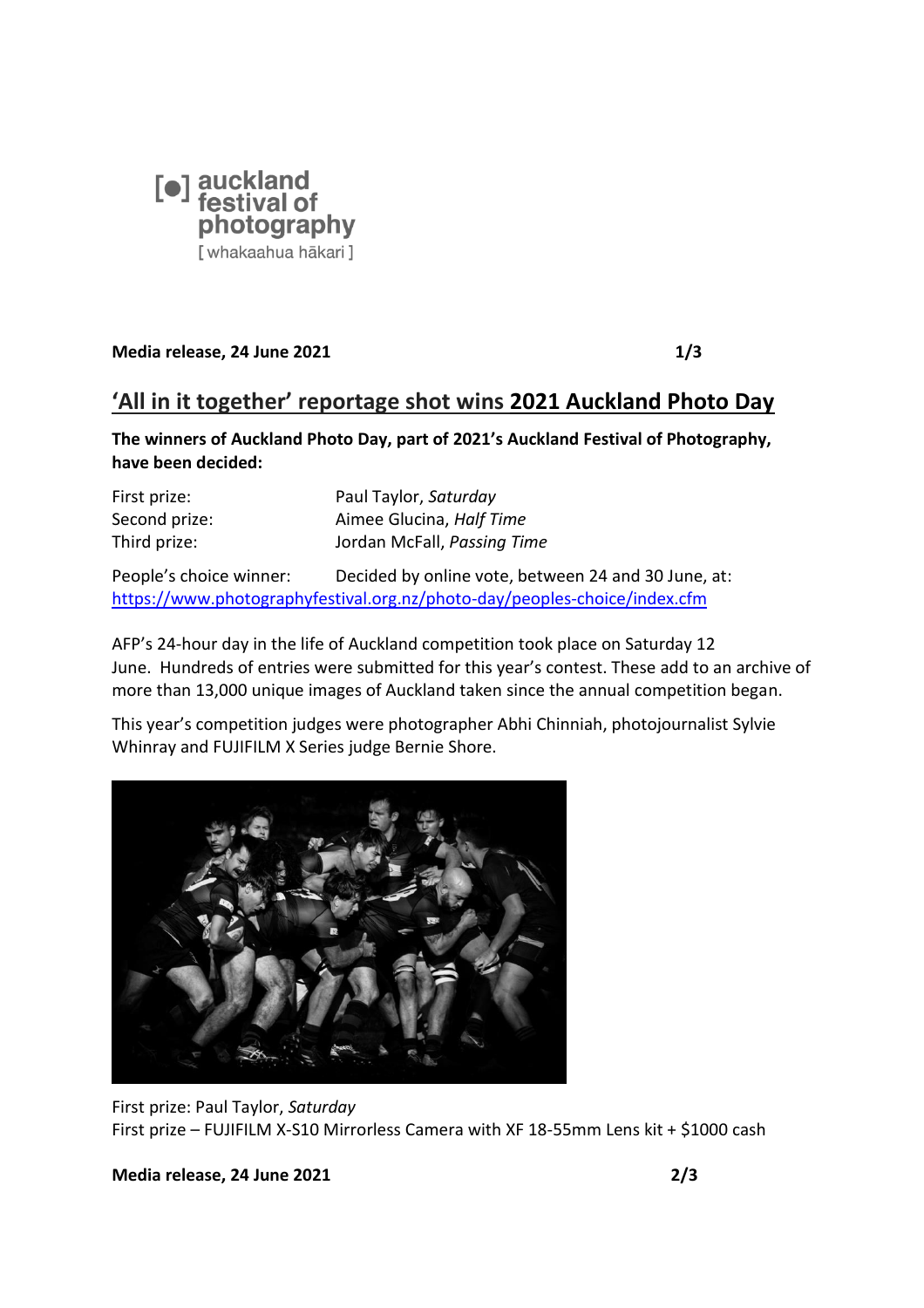**Judges' comment:** A strong standout black and white with a poetic take on a physical contact sport. Like a Baroque painting, the closeness and raw physicality of this portrait of rugby players in a scrum, the expressiveness of their faces elevates this image. It shows a scene in stark contrast to what's happening in most cities around the world, and is a lasting impression of our region's successful fight against the pandemic. All in it together. Brute force, raw determination.

**Winner's details:** Paul Taylor, based in Herne Bay, took this shot in Cox's Bay. "I like that the image has a painterly, statuesque quality but is of a really common, clearly Saturday, theme."

The announcement of this year's Auckland Photo Day winners marks the end of June's successful Auckland Festival of Photography ,with more than 80 events and exhibitions across the region and a Talking Culture public programme featuring international guests.

AFP will announce an exciting online project that further extends AFP's reach very shortly.

AFP director Julia Durkin says Auckland Photo Day remains a central part of the festival's participation ethos, giving the community the chance to share their day in our region.

"We want to congratulate our winners and thank all entrants for their images of Auckland and adding to an archive which captures our city's vitality and variety. Thanks also to FUJIFILM for sponsoring camera prizes this year. In addition, this year the Auckland Festival Trust has provided some cash for the winners, as part of its ongoing commitment to support Auckland photographers. We're proud to give back to the community and want to invite everyone to be the judge in our People's Choice online vote."

Voting for the People's Choice winner takes place for one week from 24 June at http://www.photographyfestival.org.nz/photo-day/peoples-choice/index.cfm

The winner of the People's Choice category receives the FUJIFILM X-T200 Mirrorless Camera with XC 25-45MM Lens kit.



Second prize: Aimee Glucina, *Half Time* Second prize – FUJIFILM X-S10 Mirrorless Camera with XC 15-45mm Lens Kit + \$500 cash

**Media release, 24 June 2021 3/3**